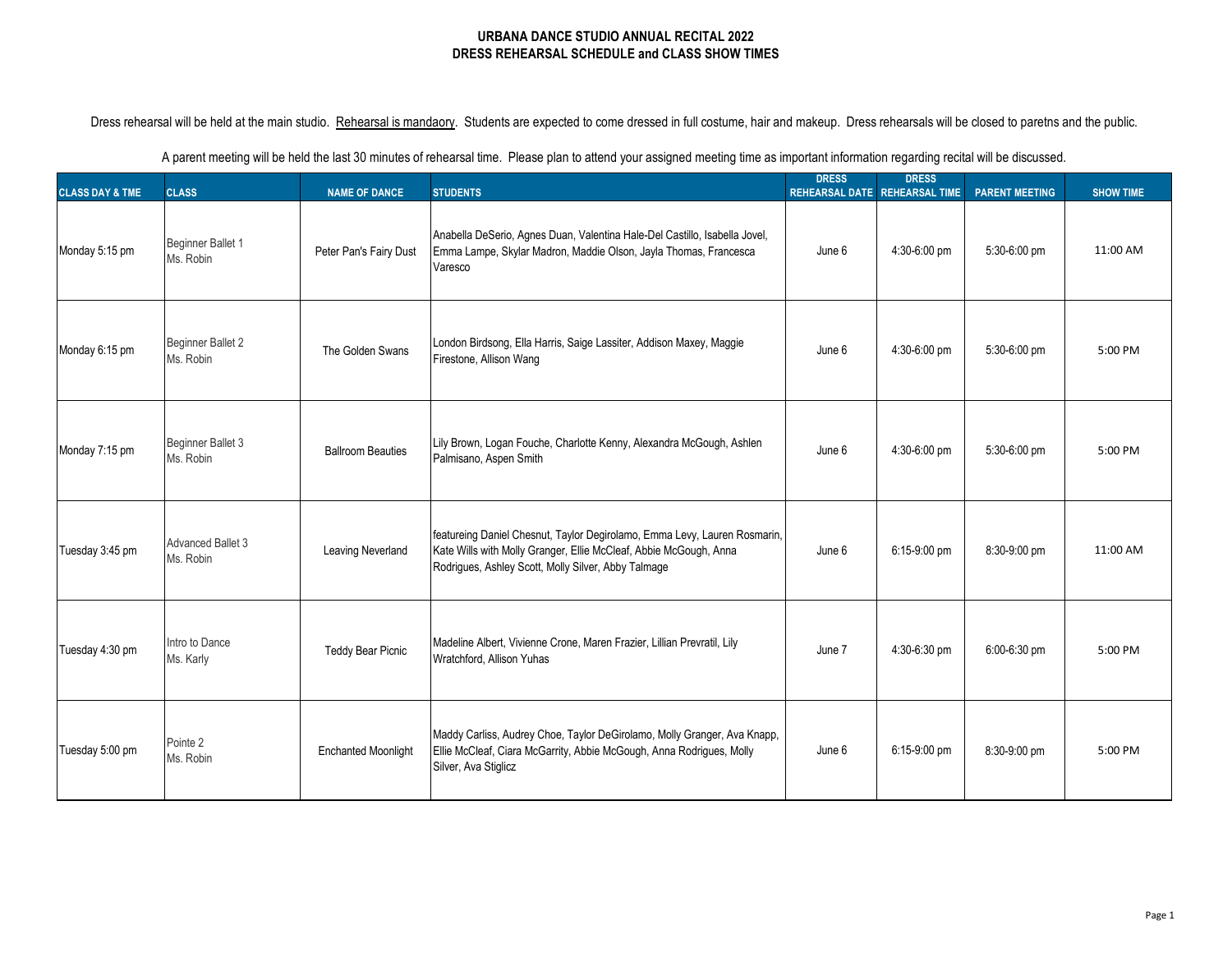Dress rehearsal will be held at the main studio. Rehearsal is mandaory. Students are expected to come dressed in full costume, hair and makeup. Dress rehearsals will be closed to paretns and the public.

| <b>CLASS DAY &amp; TME</b> | <b>CLASS</b>                          | <b>NAME OF DANCE</b>    | <b>STUDENTS</b>                                                                                                                                                                  | <b>DRESS</b><br><b>REHEARSAL DATE</b> | <b>DRESS</b><br><b>REHEARSAL TIME</b> | <b>PARENT MEETING</b> | <b>SHOW TIME</b> |
|----------------------------|---------------------------------------|-------------------------|----------------------------------------------------------------------------------------------------------------------------------------------------------------------------------|---------------------------------------|---------------------------------------|-----------------------|------------------|
| Tuesday 5:15 pm            | Pre-Dance 1<br>Ms. Karly              | Shake Your Tail Feather | Constance Busch, Adeline De Serio, Emma Jaeger, Claire Johnson, Olivia<br>Johnson, Elliana Jovel, Emilia Kotowski, Abigail Libby, Potter Mitsak, Winona<br>Morales, Vianna Souza | June 7                                | 4:30-6:30 pm                          | 6:00-6:30 pm          | 11:00 AM         |
| Tuesday 5:45 pm            | <b>Advanced Ballet 2</b><br>Ms. Robin | Arcadia                 | Brooke Burns, Maddy Carliss, Kayla Cash, Audrey Choe, Annabel Clark, Ava<br>Knapp, Ciara McGarrity, Alexa Schwinger, Nyah Smart, Ava Stiglicz                                    | June 6                                | 6:15-9:00 pm                          | 8:30-9:00 pm          | 5:00 PM          |
| Tuesday 6:00 pm            | Pre-Dance 2<br>Ms. Karly              | A Bushel and a Peck     | Laurel Bess, Scarlett Frazier, Olivia Keliher, Lincoln Mitsak, Penelope Morales,<br>Emerson Weeks, Gabriela Yuhas                                                                | June 7                                | 4:30-6:30 pm                          | 6:00-6:30 pm          | 5:00 PM          |
| Tuesday 6:45 pm            | Pre-Ballet<br>Ms. Karly               | Cover Me in Sunshine    | Kendall Avramides, Adalynn Dorris, Lila Friedberg, Violet Galladora, Damla<br>Mecit, Alexis Meyer, Kalena Molina                                                                 | June 7                                | 4:30-6:30 pm                          | 6:00-6:30 pm          | 11:00 AM         |
| Tuesday 7:00 pm            | Pointe 1<br>Ms. Robin                 | Tournesols              | Brooke Burns, Kayla Cash, Annabel Clark, Megan Lawrence, Alexa<br>Schwinger                                                                                                      | June 6                                | 6:15-9:00 pm                          | 8:30-9:00 pm          | 11:00 AM         |
| Tuesday 7:30 pm            | Intermediate Jazz<br>Ms. Karly        |                         | Girls Just Wanna Have Fun Zoe Anning, Dahne Beatty, Kylie Bolden, Soleil Chavis, Natalie Hash                                                                                    | June 7                                | 4:30-6:30 pm                          | 6:00-6:30 pm          | 11:00 AM         |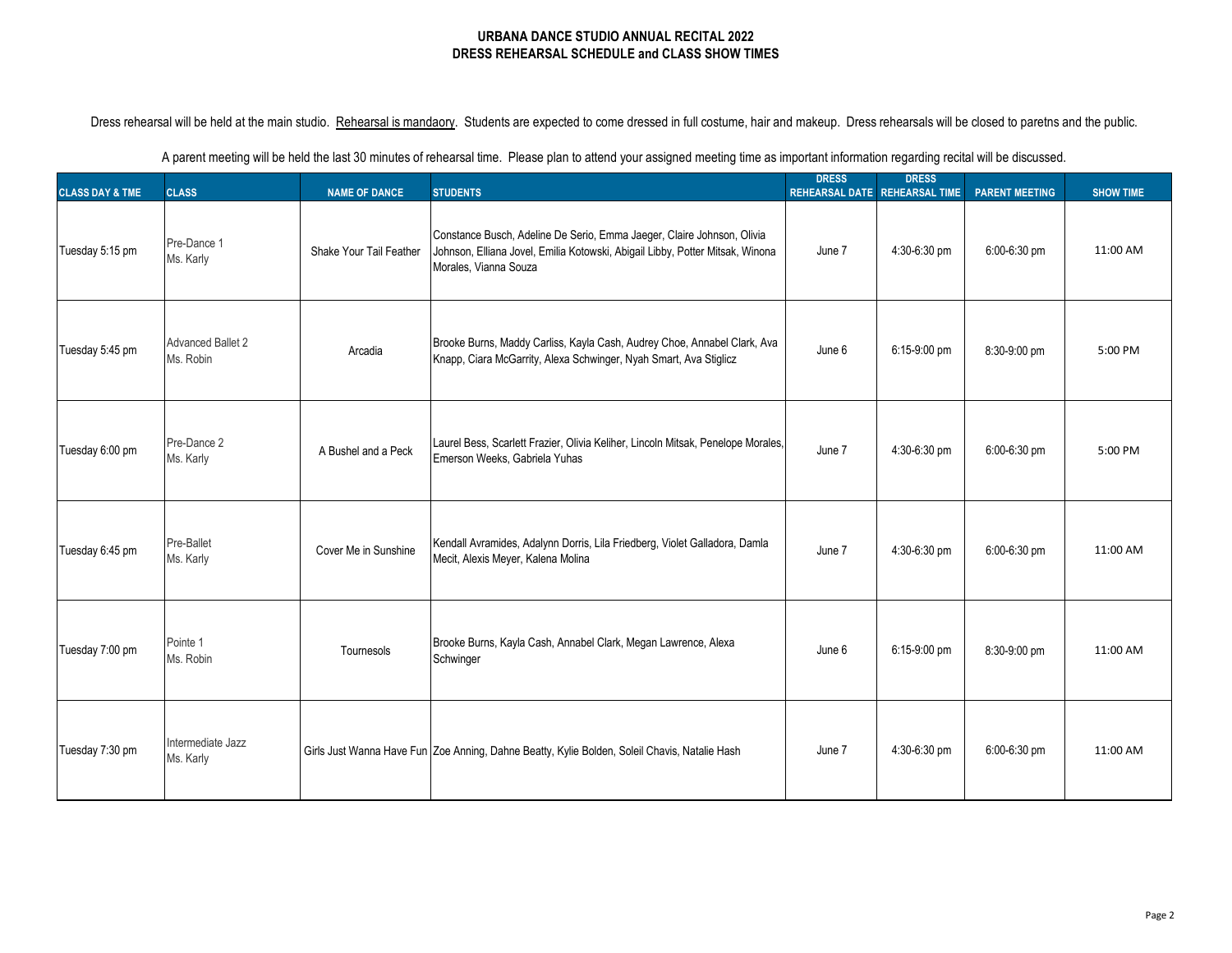| A parent meeting will be held the last 30 minutes of rehearsal time. Please plan to attend your assigned meeting time as important information regarding recital will be discussed. |  |  |
|-------------------------------------------------------------------------------------------------------------------------------------------------------------------------------------|--|--|
|                                                                                                                                                                                     |  |  |

| <b>CLASS DAY &amp; TME</b> | <b>CLASS</b>                                  | <b>NAME OF DANCE</b> | <b>STUDENTS</b>                                                                                                                                                                                                    | <b>DRESS</b><br><b>REHEARSAL DATE</b> | <b>DRESS</b><br><b>REHEARSAL TIME</b> | <b>PARENT MEETING</b> | <b>SHOW TIME</b> |
|----------------------------|-----------------------------------------------|----------------------|--------------------------------------------------------------------------------------------------------------------------------------------------------------------------------------------------------------------|---------------------------------------|---------------------------------------|-----------------------|------------------|
| Tuesday 7:45 pm            | <b>Advanced Ballet 1</b><br>Ms. Robin         | Le Cotillon          | Ayanna Curtis, Reagan Davis, Brianna Henderson, Julia Hogan, Megan<br>Lawrence, Delaney O'Brien, Asha Prasad                                                                                                       | June 6                                | 6:15-9:00 pm                          | 8:30-9:00 pm          | 11:00 AM         |
| Wednesday 4:30 pm          | <b>Tap Basics</b><br>Ms. Jen                  | <b>Rhythm Nation</b> | Kendall Avramides, Maeve Branch, Callie Coburn, Adalynn Dorris, Viloet<br>Galladora, Riley Knightly, Alexis Meyer, Kalena Molina                                                                                   | June 8                                | 4:30-6:30 pm                          | 6:00-6:30 pm          | 11:00 AM         |
| Wednesday 4:30 pm          | Intermediate Ballet 1 and 2<br>Ms. Robin      | Once Upon a Time     | Zoe Anning, Mikayla Conrad, Reese Davis, Addie Galladora, Lilly Galladora,<br>Alana Krietz, Kaylee Lampe, Paige O'Brien, Chloe Palmisano, Elena Pyle,<br>Frankie Riley, Emma Schwinger, Caden Thomas, Melissa Wang | June 7                                | 6:45-8:30 pm                          | 8:00-8:30 pm          | 5:00 PM          |
| Wednesday 5:15 pm          | Youth Beginner Tap<br>Ms. Jen                 | Dig a Little Deeper  | London Birdsong, Ella Harris, Emma Lampe, Alex McGough, Grace Poirier,<br>Aspen Smith, Francesca Varesco, Allison Wang                                                                                             | June 8                                | 4:30-6:30 pm                          | 6:00-6:30 pm          | 5:00 PM          |
| Wednesday 6:00 pm          | Youth Beginner/Intermediate<br>Tap<br>Ms. Jen | Heart & Soul         | Sophia Dennison, Adriana Fisher, Kaylee Lampe, Mia Levantovich, Addison<br>Maxey, Maddie Olson                                                                                                                     | June 8                                | 4:30-6:30 pm                          | 6:00-6:30 pm          | 5:00 PM          |
| Wednesday 6:30 pm          | Mini Hop<br>Ms. Jessica                       | Friday               | Lyndin Bushell, Scarlett Frazier, Emma Funderburk, Madison Halley, Anya<br>Jennings, Arianna Levent, Srihan Palwai, Lola Rollins, Caroline Stewart                                                                 | June 8                                | 6:45-8:00 pm                          | 7:30-8:00 pm          | 5:00 PM          |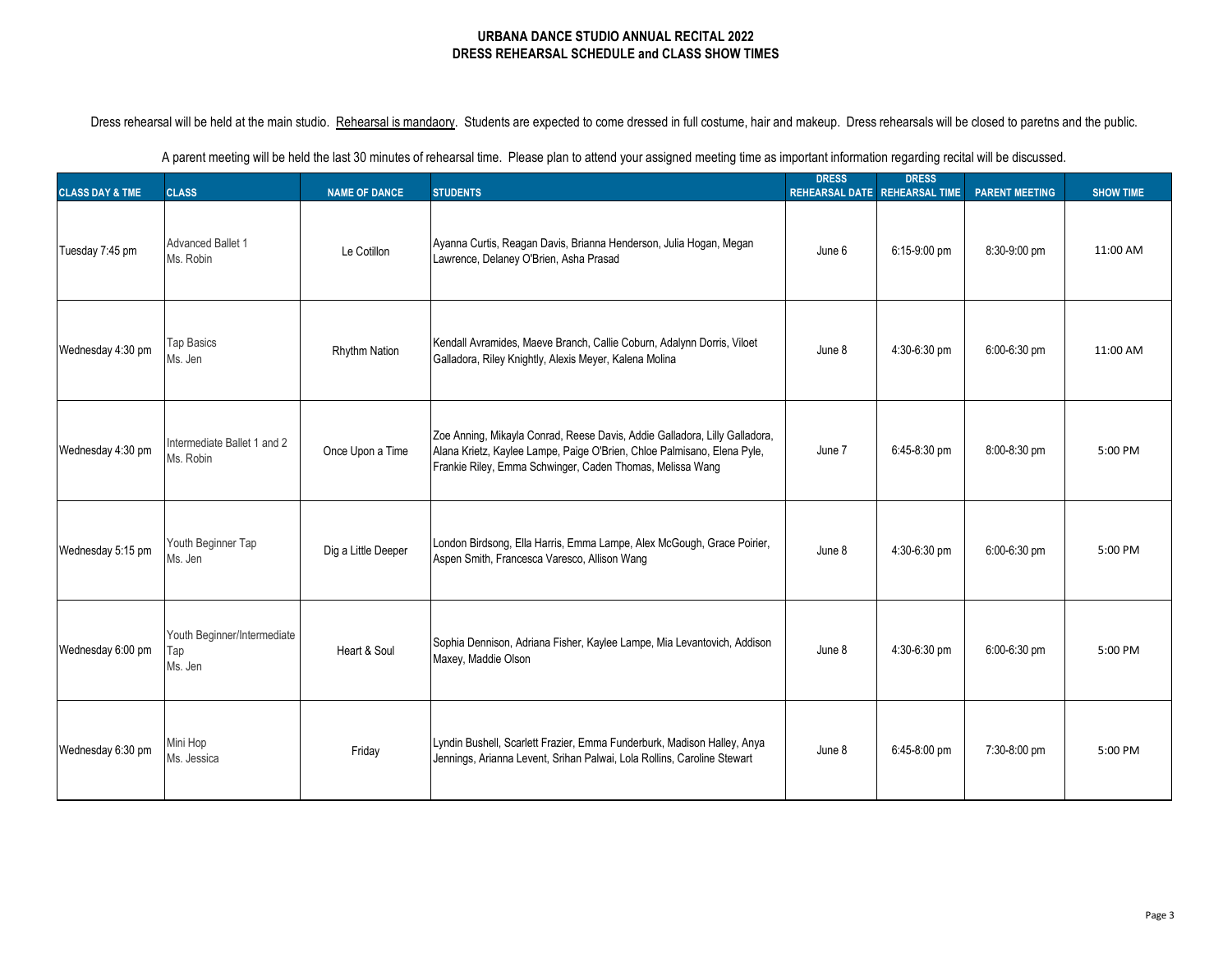| A parent meeting will be held the last 30 minutes of rehearsal time. Please plan to attend your assigned meeting time as important information regarding recital will be discussed. |  |  |
|-------------------------------------------------------------------------------------------------------------------------------------------------------------------------------------|--|--|
|                                                                                                                                                                                     |  |  |

| <b>CLASS DAY &amp; TME</b> | <b>CLASS</b>                          | <b>NAME OF DANCE</b>          | <b>STUDENTS</b>                                                                                                                                                      | <b>DRESS</b><br><b>REHEARSAL DATE</b> | <b>DRESS</b><br><b>REHEARSAL TIME</b> | <b>PARENT MEETING</b> | <b>SHOW TIME</b> |
|----------------------------|---------------------------------------|-------------------------------|----------------------------------------------------------------------------------------------------------------------------------------------------------------------|---------------------------------------|---------------------------------------|-----------------------|------------------|
| Wednesday 6:30 pm          | Intermediate Ballet 3<br>Ms. Robin    | Luminescence                  | Emily Choe, Erin Evringham, Katherine Liebergot, Kylee Meyer, Lily Talmage,<br>Stella Thomas, Isabella Varesco, Julia Wilford, Olivia Zheng                          | June 7                                | 6:45-8:30 pm                          | 8:00-8:30 pm          | 5:00 PM          |
| Wednesday 6:45 pm          | Beginner Ballet 1<br>Ms. Jen          | Somewhere Over the<br>Rainbow | Ada Brown, Cecilia Chirgott, Adriana Fisher, Sofia Oropeza                                                                                                           | June 8                                | 4:30-6:30 pm                          | 6:00-6:30 pm          | 5:00 PM          |
| Wednesday 7:15 pm          | Youth Beginner Hip Hop<br>Ms. Jessica | <b>Industry Baby</b>          | Gaia Amster, Aranya Mayakuntla, Julia Mazaika, Elsie Morales, Alexa O'Berry,<br>Sharvani Palwai, Daniella Prada, Caroline Suarez, Elin Swank, Aasritha<br>Vasamsetty | June 8                                | 6:45-8:00 pm                          | 7:30-8:00 pm          | 11:00 AM         |
| Thurday 4:45 pm            | <b>Musical Theater</b><br>Ms. Shannon | Revolting Children            | Lily Brown, Mikayla Conrad, Addie Galladora, Abrielle Griffing, Natalie Hash,<br>Kylee Meyer, Chloe Palmisano, Stella Thomas, Isabella Varesco                       | June 9                                | 4:30-6:30 pm                          | 6:00-6:30 pm          | 11:00 AM         |
| Thursday 4:30 pm           | Intro to Dance<br>Ms. Jessica         | Space Jam                     | Victoria Hale-DelCastillo, Mackenzie Kearney, Azra Mecit, Scarlett Mullenholz,<br>Lila Weeks                                                                         | June 9                                | 4:30-6:30 pm                          | 6:00-6:30 pm          | 11:00 AM         |
| Thursday 5:00 pm           | Youth Intermediate Tap<br>Mr. Mark    | Wonder                        | Kelsey Broderick, Reese Davis, Logan Fouche, Lily Galladora, Charlotte<br>Kenny, Paige O'Brien, Ashlen Palmisano, Emma Schwinger, Caden Thomas,<br>Melissa Wang      | June 9                                | 6:45-8:30 pm                          | 8:00-8:30 pm          | 11:00 AM         |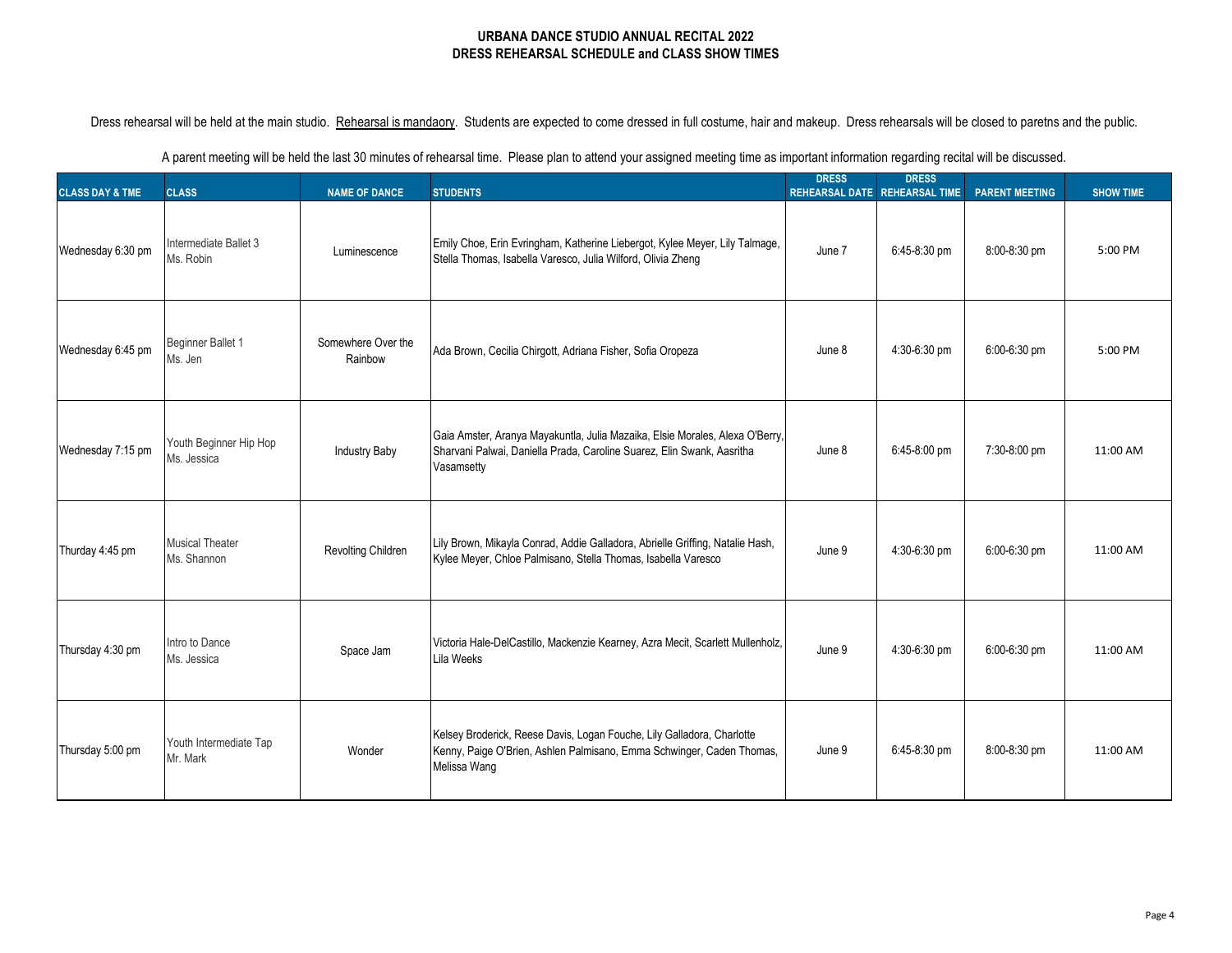|  | A parent meeting will be held the last 30 minutes of rehearsal time. Please plan to attend your assigned meeting time as important information regarding recital will be discussed. |  |  |
|--|-------------------------------------------------------------------------------------------------------------------------------------------------------------------------------------|--|--|
|--|-------------------------------------------------------------------------------------------------------------------------------------------------------------------------------------|--|--|

| <b>CLASS DAY &amp; TME</b> | <b>CLASS</b>                    | <b>NAME OF DANCE</b>           | <b>STUDENTS</b>                                                                                                                                                                                                                               | <b>DRESS</b><br>REHEARSAL DATE REHEARSAL TIME | <b>DRESS</b> | <b>PARENT MEETING</b> | <b>SHOW TIME</b> |
|----------------------------|---------------------------------|--------------------------------|-----------------------------------------------------------------------------------------------------------------------------------------------------------------------------------------------------------------------------------------------|-----------------------------------------------|--------------|-----------------------|------------------|
| Thursday 5:15 pm           | Pre-Ballet<br>Ms. Jessica       | Someday My Prince Will<br>Come | Lydia Bennett, Elizabeth Botchway, Maeve Branch, Ronan Givens, Brooke<br>Harris, Esmenel Oteng, Violet Wratchford                                                                                                                             | June 9                                        | 4:30-6:30 pm | 6:00-6:30 pm          | 11:00 AM         |
| Thursday 5:45 pm           | Intermediate Tap 1<br>Mr. Mark  | The Future                     | Emily Choe, Mikayla Conrad, Addie Galladora, Natalie Hash, Alana Krietz,<br>Kylee Meyer, Chloe Palmisano, Frankie Riley, Lily Talmage, Stella Thomas,<br>Lily Tran, Isabella Varesco, Julia Wilford, Olivia Zheng                             | June 9                                        | 6:45-8:30 pm | 8:00-8:30 pm          | 5:00 PM          |
| Thursday 6:00 pm           | Mini Hop<br>Ms. Jessica         | Astronaut in the Ocean         | Norah Buchanan, Lila Friedberg, Valentina Hale-Del Castillo, Alivia Horbatuk,<br>Brooklyn Kirby, Rylan Nazelrod, Aislinn O'Leary                                                                                                              | June 9                                        | 4:30-6:30 pm | 6:00-6:30 pm          | 11:00 AM         |
| Thursday 6:30 pm           | Intermediate Tap 2<br>Mr. Mark  | For What It's Worth            | Eliza Baker, Brooke Burns, Maddie Carliss, Annabel Clark, Reagan Davis,<br>Brianna Henderson, Megan Lawrence, Ciara McGarrity, Abbie McGough,<br>Delaney O'Brien, Asha Prasad, Anna Rodrigues, Alexa Schwinger, Ashley<br>Scott, Ava Stiglicz | June 9                                        | 6:45-8:30 pm | 8:00-8:30 pm          | 11:00 AM         |
| Thursday 6:45 pm           | Beginner Jazz<br>Ms. Jessica    | E.T.                           | Adalynn Dorris, Saylor Fedders, Taylor Fox, Violet Galladora, Alexis Meyer,<br>Kalena Molina, Claire Van Horn, Violet Wratchford                                                                                                              | June 9                                        | 4:30-6:30 pm | 6:00-6:30 pm          | 11:00 AM         |
| Thursday 7:30 pm           | <b>Advanced Tap</b><br>Mr. Mark | How Do I Say Goodbye?          | Kayla Cash, Daniel Chesnut, Audrey Choe, Taylor Degirolamo, Kristen<br>Felichko, Molly Granger, Emma Levy, Ellie McCleaf, Lauren Rosmarin, Molly<br>Silver, Nyah Smart, Ava Stiglicz, Abby Talmage, Kate Wills                                | June 9                                        | 6:45-8:30 pm | 8:00-8:30 pm          | 5:00 PM          |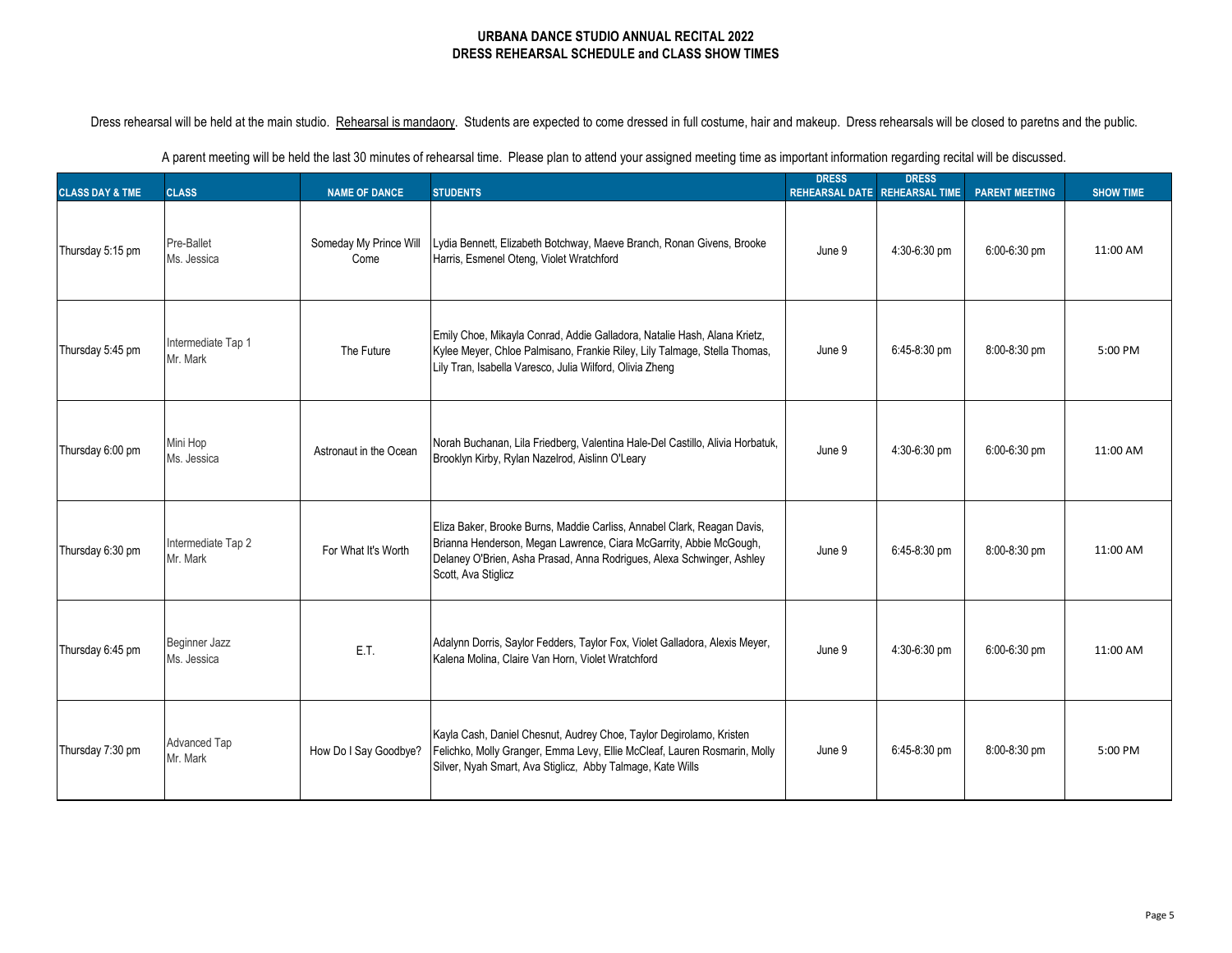Dress rehearsal will be held at the main studio. Rehearsal is mandaory. Students are expected to come dressed in full costume, hair and makeup. Dress rehearsals will be closed to paretns and the public.

| <b>CLASS DAY &amp; TME</b> | <b>CLASS</b>                                 | <b>NAME OF DANCE</b> | <b>STUDENTS</b>                                                                                                                                                                                                                                                     | <b>DRESS</b><br>REHEARSAL DATE REHEARSAL TIME | <b>DRESS</b> | <b>PARENT MEETING</b> | <b>SHOW TIME</b> |
|----------------------------|----------------------------------------------|----------------------|---------------------------------------------------------------------------------------------------------------------------------------------------------------------------------------------------------------------------------------------------------------------|-----------------------------------------------|--------------|-----------------------|------------------|
| Friday 3:30 pm             | Advanced Hip Hop<br>Miss Neo                 | Raggae Gold          | Maddy Carliss, Kayla Cash, Daniel Chesnut, Audrey Choe, Taylor<br>DeGirolamo, Molly Granger, Emma Levy, Ellie McCleaf, Ciara McGarrity,<br>Abbie McGough, Anna Rodrigues, Lauren Rosmarin, Ashley Scott, Molly<br>Silver, Nyah Smart, Abby Talmage, Kate Wills      | June 10                                       | 4:30-6:30    | 6:00-6:30 pm          | 11:00 AM         |
| Friday 4:30 pm             | Intermiedate/Advanced Hip<br>Hop<br>Miss Neo | T-Payne              | Emily Anning, Emily Ausherman, Brooke Burns, Annabel Clark, Reagan<br>Davis, Erin Evringham, Micheli Gerardi, Ava Gray, Briana Henderson, Jeffrey<br>Huang, Megan Lawrence, Kylee Meyer, Delaney O'Brien, Asha Prasad, Alexa<br>Schwinger, Lily Tran, Julia Wilford | June 10                                       | 4:30-6:30    | $6:00-6:30$ pm        | 5:00 PM          |
| Friday 5:30 pm             | Intermediate Hip Hop<br>Miss Neo             | Din Da Da            | Zoe Anning, Emily Choe, Mikayla Conrad, Reese Davis, Addie Galladora,<br>Alana Krietz, Mia Mazaika, Valeria Molina, Paige O'Brien, Chloe Palmisano,<br>Frankie Riley, Emma Schwinger, Lily Talmage, Caden Thomas, Stella<br>Thomas, Isabella Varesco, Melissa Wang  | June 10                                       | 4:30-6:30    | 6:00-6:30 pm          | 5:00 PM          |
| Friday 6:30 pm             | Youth Intermediate Hip Hop                   | Hey Ya               | Olivia Ackermann, Anna Almeida, Summer Courtois, Lillyana DiGiogio,<br>Adriana Fisher, Ella Harris, Riley Murray, Aspen Smith, Caitlyn Welter                                                                                                                       | June 10                                       | 4:30-6:30    | 6:00-6:30 pm          | 5:00 PM          |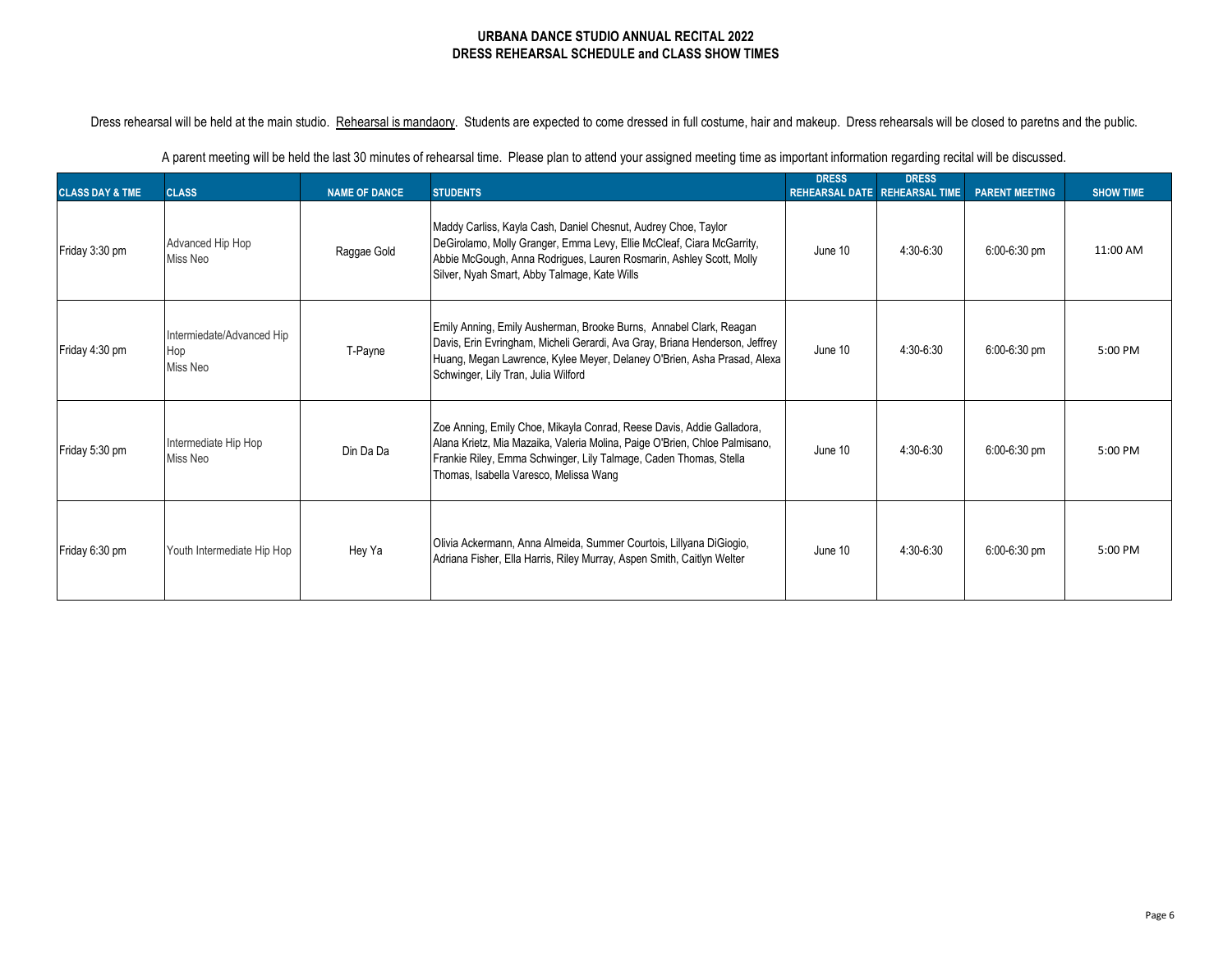Dress rehearsal will be held at the main studio. Rehearsal is mandaory. Students are expected to come dressed in full costume, hair and makeup. Dress rehearsals will be closed to paretns and the public.

|                                                 |                  |                      |                                                                                                                                                                                                                                                                                                                                                                                                                                                                                                                                                                  | <b>DRESS</b> | <b>DRESS</b>                  |                       |                      |
|-------------------------------------------------|------------------|----------------------|------------------------------------------------------------------------------------------------------------------------------------------------------------------------------------------------------------------------------------------------------------------------------------------------------------------------------------------------------------------------------------------------------------------------------------------------------------------------------------------------------------------------------------------------------------------|--------------|-------------------------------|-----------------------|----------------------|
| <b>CLASS DAY &amp; TME</b><br><b>DANCE TEAM</b> | <b>CLASS</b>     | <b>NAME OF DANCE</b> | <b>STUDENTS</b>                                                                                                                                                                                                                                                                                                                                                                                                                                                                                                                                                  |              | REHEARSAL DATE REHEARSAL TIME | <b>PARENT MEETING</b> | <b>SHOW TIME</b>     |
|                                                 | All I Want to Do | All I Want to Do     | Annabel Clark, Reagan Davis, Asha Prasad, Alexa Schwinger, Lily Talmage,<br>Stella Thomas, Isabella Varesco                                                                                                                                                                                                                                                                                                                                                                                                                                                      |              |                               |                       | 11:00 AM             |
|                                                 | Boogie           | Boogie               | Kendall Avramides, London Birdsong, Emily Choe, Mikayla Conrad, Reese<br>Davis, Adalynn Dorris, Logan Fouche, Addie Galladora, Lily Galladora, Violet<br>Galladora, Ella Harris, Charlotte Kenny, Alana Krietz, Emma Schwinger,<br>Kaylee Lampe, Addison Maxey, Alex McGough, Alexis Meyer, Kalena Molina,<br>Paige O'Brien, Maddie Olson, Ashlen Palmisano, Chloe Palmisano, Frankie<br>Riley, Emma Schwinger, Aspen Smith, Lily Talmage, Caden Thomas, Stella<br>Thomas, Francesca Varesco, Isabella Varesco, Allison Wang, Melissa Wang,<br>Violet Wratchford |              |                               |                       | 11:00 AM             |
|                                                 | Born to be Wild  | Born to be Wild      | Brooke Burns, Kayla Cash, Annabel Clark, Reagan Davis, Anna Rodrigues,<br>Alexa Schwinger, Isabella Varesco                                                                                                                                                                                                                                                                                                                                                                                                                                                      |              |                               |                       | 5:00 PM              |
|                                                 | <b>Bozo</b>      | <b>Bozo</b>          | Brooke Burns, Maddy Carliss, Kayla Cash, Audrey Choe, Annabel Clark,<br>Reagan Davis, Molly Granger, Briana Henderson, Megan Lawrence, Emma<br>Levy, Abbie McGough, Delaney O'Brien, Asha Prasad, Anna Rodrigues, Alexa<br>Schwinger, Ashley Scott, Julia Wilford, Kate Wills                                                                                                                                                                                                                                                                                    |              |                               |                       | 11:00 AM             |
|                                                 | Come Together    | Come Together        | Dance Team                                                                                                                                                                                                                                                                                                                                                                                                                                                                                                                                                       |              |                               |                       | 11:00 am and 5:00 pm |
|                                                 | <b>Diamonds</b>  | <b>Diamonds</b>      | London Birdsong, Logan Fouche, Ella Harris, Emma Lampe, Addison Maxey,<br>Paige O'Brien, Maddy Olson, Aspen Smith, Francesca Varesco, Allison Wang                                                                                                                                                                                                                                                                                                                                                                                                               |              |                               |                       | 11:00 AM             |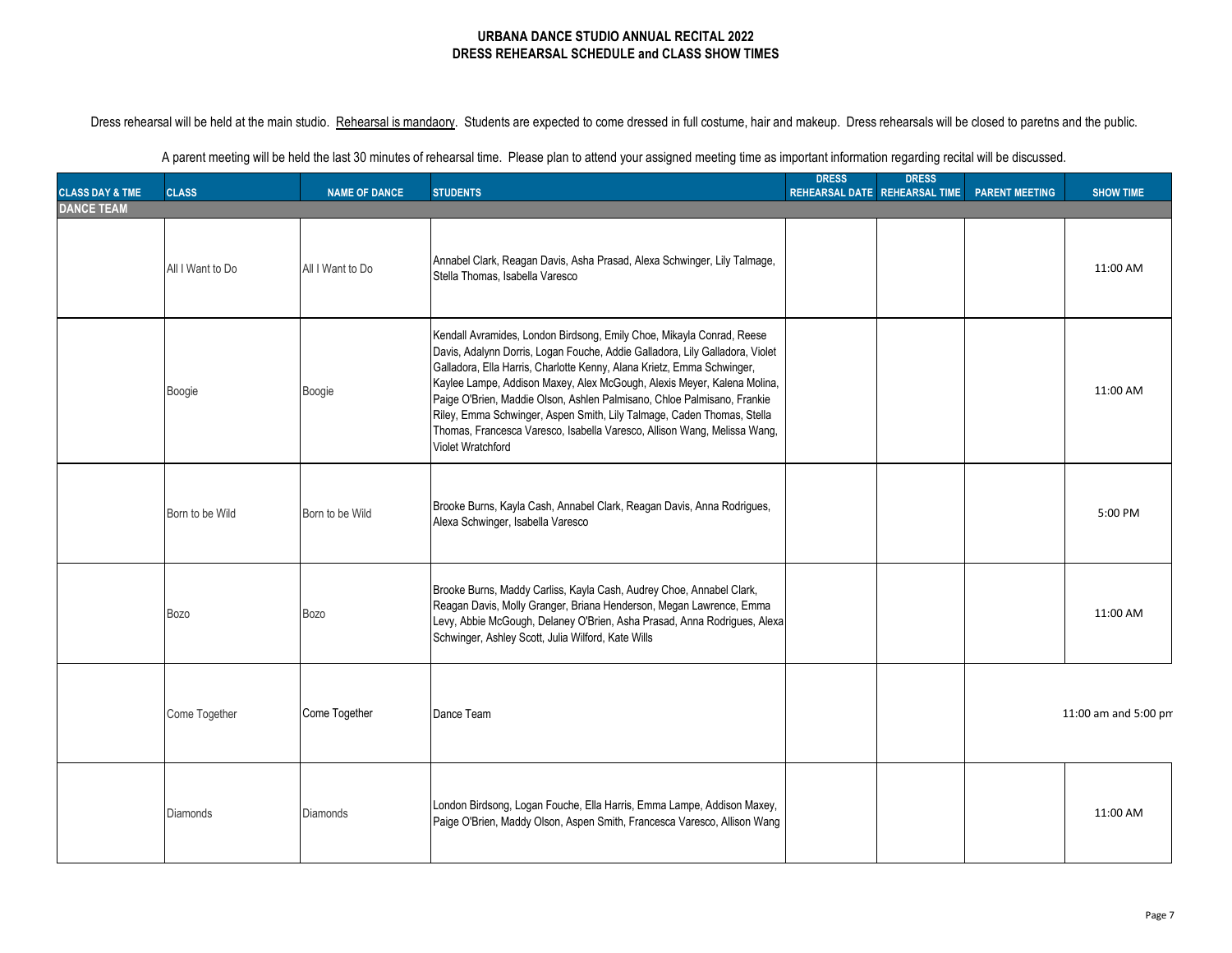| A parent meeting will be held the last 30 minutes of rehearsal time. Please plan to attend your assigned meeting time as important information regarding recital will be discussed. |  |  |  |  |
|-------------------------------------------------------------------------------------------------------------------------------------------------------------------------------------|--|--|--|--|
|-------------------------------------------------------------------------------------------------------------------------------------------------------------------------------------|--|--|--|--|

| <b>CLASS DAY &amp; TME</b> | <b>CLASS</b>              | <b>NAME OF DANCE</b> | <b>STUDENTS</b>                                                                                                                                                                                                                                                                                                                                                                                                                                                                                                                      | <b>DRESS</b> | <b>DRESS</b><br>REHEARSAL DATE REHEARSAL TIME | <b>PARENT MEETING</b> | <b>SHOW TIME</b> |
|----------------------------|---------------------------|----------------------|--------------------------------------------------------------------------------------------------------------------------------------------------------------------------------------------------------------------------------------------------------------------------------------------------------------------------------------------------------------------------------------------------------------------------------------------------------------------------------------------------------------------------------------|--------------|-----------------------------------------------|-----------------------|------------------|
|                            | Ξlγ                       | Fly                  | Emily Choe, Annabel Clark, Mikayla Conrad, Reagan Davis, Addie Galladora,<br>Alana Krietz, Kylee Meyer, Chloe Palmisano, Alexa Schwinger, Emma<br>Schwinger, Lily Talmage, Stella Thomas, Isabella Varesco                                                                                                                                                                                                                                                                                                                           |              |                                               |                       | 5:00 PM          |
|                            | I Hope I Get It           | I Hope I Get It      | Brooke Burns, Maddy Carliss, Kayla Cash, Daniel Chesnut, Audrey Choe,<br>Taylor DeGirolamo, Molly Granger, Ellie McCleaf, Lauren Rosmarin, Ashley<br>Scott, Molly Silver, Nyah Smart, Kate Wills                                                                                                                                                                                                                                                                                                                                     |              |                                               |                       | 5:00 PM          |
|                            | Icon a.k.a. Janet         | Icon a.k.a. Janet    | Brooke Burns, Maddy Carliss, Kayla Cash, Daniel Chesnut, Audrey Choe,<br>Emily Choe, Annabel Clark, Reagan Davis, Reese Davis, Taylor DeGirolamo,<br>Molly Granger, Brianna Henderson, Alana Krietz, Megan Lawrence, Emma<br>Levy, Ellie McCleaf, Ciara McGarrity, Abbie McGough, Kylee Meyer, Delaney<br>O'Brien, Chloe Palmisano, Asha Prasad, Anna Rodrigues, Lauren Rosmarin,<br>Alexa Schwinger, Emma Schwinger, Ashley Scott, Molly Silver, Nyah Smart,<br>Ava Stiglicz, Abby Talmage, Stella Thoms, Julia Wilford, Kate Wills |              |                                               |                       | 5:00 PM          |
|                            | It's Britney              | It's Britney         | Brooke Burns, Maddy Carliss, Kayla Cash, Audrey Choe, Molly Granger,<br>Briana Henderson, Megan Lawrence, Emma Levy, Ciara McGarrity, Abbie<br>McGough, Delaney O'Brien, Asha Prasad, Anna Rodrigues, Molly Silver, Ava<br>Stiglicz, Abby Talmage                                                                                                                                                                                                                                                                                    |              |                                               |                       | 5:00 PM          |
|                            | Knocking on Heaven's Door |                      | Maddy Carliss, Kayla Cash, Daniel Chesnut, Audrey Choe, Taylor<br>Knocking on Heaven's Door DeGirolamo, Molly Granger, Ellie McCleaf, Lauren Rosmarin, Ashley Scott,<br>Molly Silver, Nyah Smart, Abby Talmage, Kate Wills                                                                                                                                                                                                                                                                                                           |              |                                               |                       | 11:00 AM         |
|                            | Love Shack                | Love Shack           | Kendall Avramides, London Birdsong, Adalynn Dorris, Violet Galladora, Alexis<br>Meyer, Kalena Molina, Maddie Olson, Violet Wratchford                                                                                                                                                                                                                                                                                                                                                                                                |              |                                               |                       | 5:00 PM          |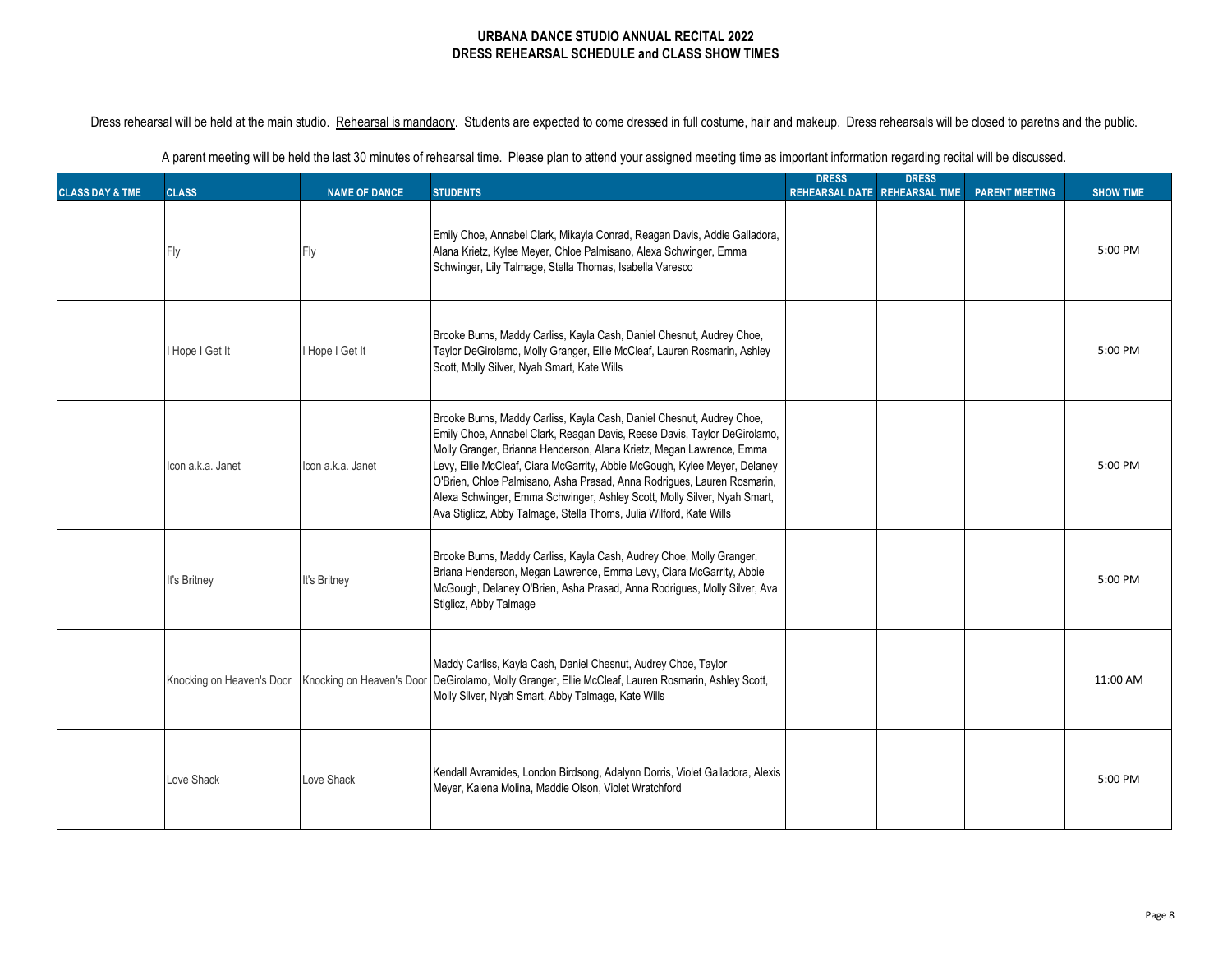Dress rehearsal will be held at the main studio. Rehearsal is mandaory. Students are expected to come dressed in full costume, hair and makeup. Dress rehearsals will be closed to paretns and the public.

| <b>CLASS DAY &amp; TME</b> | <b>CLASS</b>    | <b>NAME OF DANCE</b> | <b>STUDENTS</b>                                                                                                                                                                                                                                                                             | <b>DRESS</b><br><b>REHEARSAL DATE</b> | <b>DRESS</b><br><b>REHEARSAL TIME</b> | <b>PARENT MEETING</b> | <b>SHOW TIME</b> |
|----------------------------|-----------------|----------------------|---------------------------------------------------------------------------------------------------------------------------------------------------------------------------------------------------------------------------------------------------------------------------------------------|---------------------------------------|---------------------------------------|-----------------------|------------------|
|                            | Near Me         | Near Me              | Daniel Chesnut, Taylor DeGirolamo, Ellie McCleaf, Lauren Rosmarin, Ashley<br>Scott, Nyah Smart, Kate Wills                                                                                                                                                                                  |                                       |                                       |                       | 11:00 AM         |
|                            | <b>Okurrrr</b>  | Okurrrr              | Brooke Burns, Emily Choe, Annabel Clark, Mikayla Conrad, Reagan Davis,<br>Addie Galladora, Kylee Meyer, Chloe Palmisano, Asha Prasad, Frankie Riley,<br>Alexa Schwinger, Lily Talmage, Stella Thomas, Isabella Varesco                                                                      |                                       |                                       |                       | 11:00 AM         |
|                            | Party           | Party                | Emily Choe, Annabel Clark, Mikayla Conrad, Addie Galladora, Alana Krietz,<br>Kylee Meyer, Chloe Palmisano, Frankie Riley, Alexa Schwinger, Lily Talmage,<br>Stella Thomas, Isabella Varesco                                                                                                 |                                       |                                       |                       | 5:00 PM          |
|                            | Pop             | Pop                  | Reese Davis, Lily Galladora, Charlotte Kenny, Alana Krietz, Kaylee Lampe,<br>Alex McGough, Ashlen Palmisano, Emma Schwinger, Caden Thomas,<br>Melissa Wang                                                                                                                                  |                                       |                                       |                       | 5:00 PM          |
|                            | Real            | Real                 | Maddy Carliss, Kayla Cash, Daniel Chesnut, Audrey Choe, Taylor<br>DeGirolamo, Molly Granger, Ciara McGarrity, Abbie McGough, Lauren<br>Rosmarin, Molly Silver, Ava Stiglicz, Abby Talmage, Kate Wills                                                                                       |                                       |                                       |                       | 5:00 PM          |
|                            | <b>Rich Mix</b> | <b>Rich Mix</b>      | Brooke Burns, Kayla Cash, Daniel Chesnut, Audrey Choe, Taylor<br>DeGirolamo, Molly Granger, Megan Lawrence, Emma Levy, Ellie McCleaf,<br>Ciara McGarrity, Abbie McGough, Anna Rodrigues, Lauren Rosmarin, Ashley<br>Scott, Molly Silver, Nyah Smart, Ava Stiglicz, Abby Talmage, Kate Wills |                                       |                                       |                       | 5:00 PM          |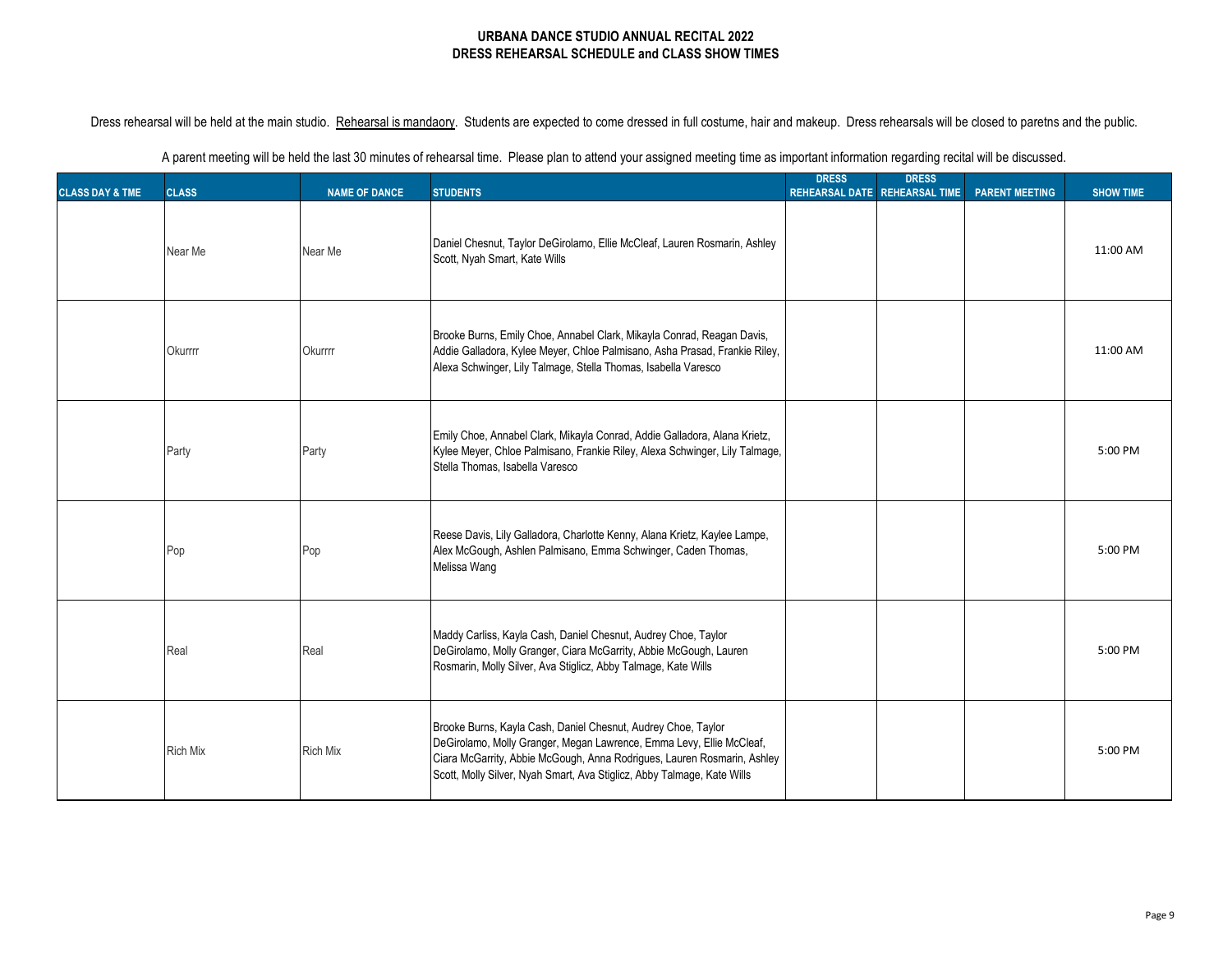|  | A parent meeting will be held the last 30 minutes of rehearsal time. Please plan to attend your assigned meeting time as important information regarding recital will be discussed. |  |  |
|--|-------------------------------------------------------------------------------------------------------------------------------------------------------------------------------------|--|--|
|--|-------------------------------------------------------------------------------------------------------------------------------------------------------------------------------------|--|--|

| <b>CLASS DAY &amp; TME</b> | <b>CLASS</b>        | <b>NAME OF DANCE</b> | <b>STUDENTS</b>                                                                                                                                                                                                                                             | <b>DRESS</b> | <b>DRESS</b><br>REHEARSAL DATE REHEARSAL TIME | <b>PARENT MEETING</b> | <b>SHOW TIME</b> |
|----------------------------|---------------------|----------------------|-------------------------------------------------------------------------------------------------------------------------------------------------------------------------------------------------------------------------------------------------------------|--------------|-----------------------------------------------|-----------------------|------------------|
|                            | Spirit              | Spirit               | Brooke Burns, Kayla Cash, Daniel Chesnut, Ellie McCleaf, Asha Prasad,<br>Lauren Rosmarin, Molly Silver, Nyah Smart, Abby Talmage                                                                                                                            |              |                                               |                       | 5:00 PM          |
|                            | Still Got My Money  | Still Got My Money   | Daniel Chesnut, Audrey Choe, Taylor DeGirolamo, Ellie McCleaf, Lauren<br>Rosmarin, Ashley Scott, Molly Silver, Ava Stiglicz, Kate Wills                                                                                                                     |              |                                               |                       | 11:00 AM         |
|                            | Tea Party           | Tea Party            | Logan Fouche, Lily Galladora, Ella Harris, Charlotte Kenny, Emma Lampe,<br>Kaylee Lampe, Addison Maxey, Aspen Smith, Francesca Varesco                                                                                                                      |              |                                               |                       | 5:00 PM          |
|                            | The World Will Know | The World Will Know  | Emily Choe, Mikayla Conrad, Addie Galladora, Lily Galladora, Charlotte<br>Kenny, Alana Krietz, Kaylee Lampe, Kylee Meyer, Ashlen Palmisano, Chloe<br>Palmisano, Emma Schwinger, Aspen Smith, Caden Thomas, Stella Thomas,<br>Isabella Varesco, Melissa Wang |              |                                               |                       | 11:00 AM         |
|                            | Werk                | Werk                 | Reese Davis, Lily Galladora, Charlotte Kenny, Alana Krietz, Kaylee Lampe,<br>Addison Maxey, Alex McGough, Ashlen Palmisano, Emma Schwinger, Aspen<br>Smith, Caden Thomas, Melissa Wang                                                                      |              |                                               |                       | 11:00 AM         |
|                            | What's Up           | What's Up            | Kayla Cash, Audrey Choe, Molly Silver, Nyah Smart                                                                                                                                                                                                           |              |                                               |                       | 11:00 AM         |